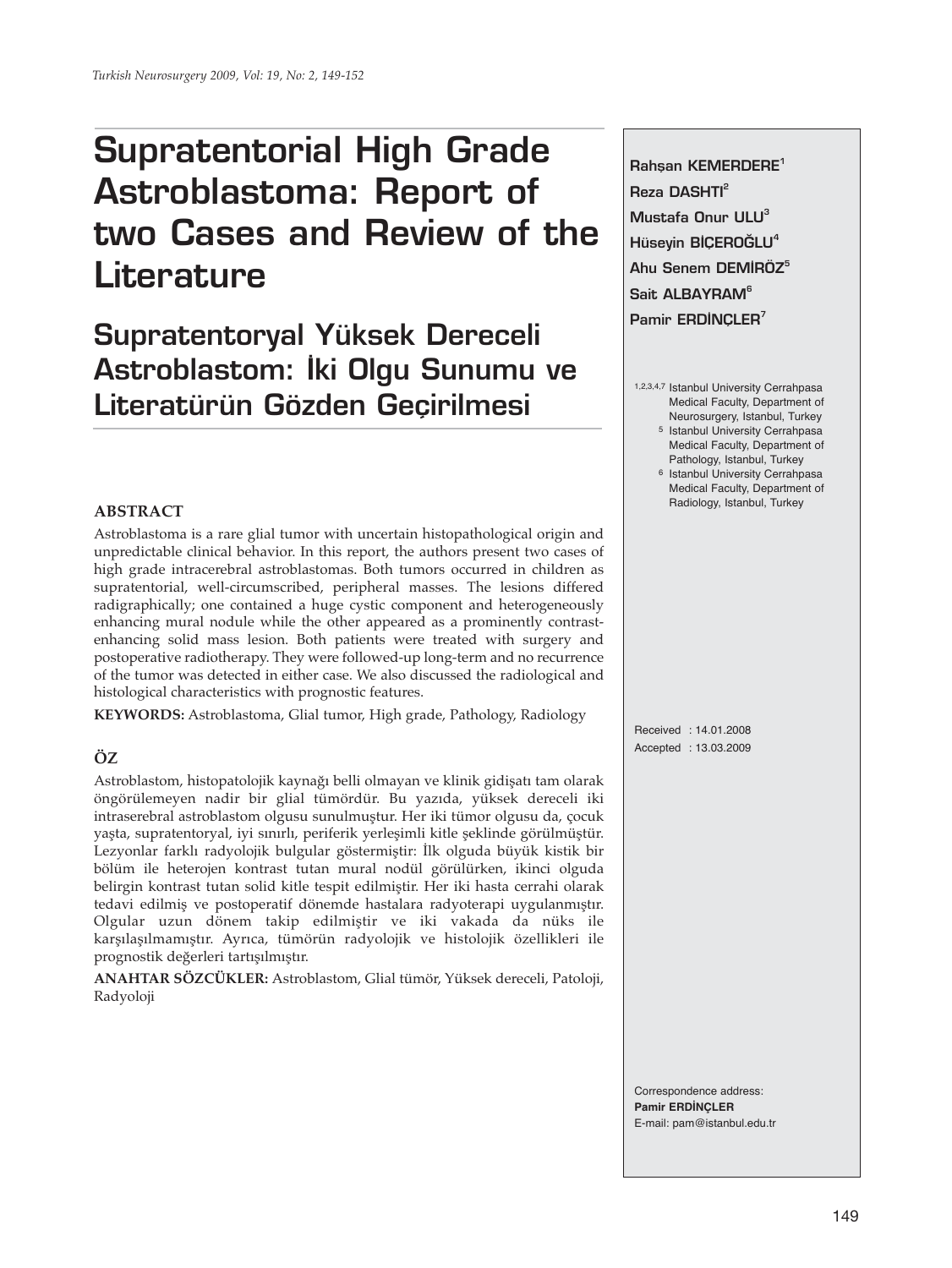#### **INTRODUCTION**

Astroblastomas are distinct and uncommon neuroepithelial tumors of uncertain origin according to the current WHO classification of central nervous system tumors (2,11). Only 0.45-2.8% of all neuroglial tumors have been estimated to be astroblastoma (13, 18). They can be easily misdiagnosed as they are rarely encountered and share common radiological and histopathological appearances with other glial neoplasms. We present two pediatric astroblastoma cases and aim to discuss the radiological characteristics and management of this rare entity in this report.

# **CASE REPORTS**

### **Case 1**

A 6-year-old girl was admitted with complaints of nausea, vomiting, loss of balance and frequent falls, started within a one-month period. She had also been complaining of decreased sensation on the left side of her body recently. Neurological examination revealed slight global left hemiparesis and left central facial nerve palsy. The deep tendon reflexes were hyperactive on the left including a positive left Babinski sign. She also had horizontal nystagmus.

On cranial magnetic resonance imaging (MRI), a huge right frontoparietal mass, hypointense on T1WI and hyperintense on T2WI, was detected. The lesion was prominently cystic on T2WI and contained solid parts that were enhancing heterogeneously on the posterior portion of the mass after gadolinium injection (Figure 1A,B).

She underwent a right frontoparietal craniotomy and the lesion was gross totally resected. Postoperative period was uneventful and neurological examination revealed no additional deficit. The histopathological diagnosis was consistent with astroblastoma grade IV. Microscopically, the tumor showed expansile growth pattern with perivascular pseudorosettes formed as tumor cell processes converge on vessels. There was perivascular hyalinization in focal areas. Immunohistochemically, the tumor cells showed GFAP, EMA, cytokeratin and synaptophysine positivity. The mitotic activity was increased with a Ki-67 labeling index of 7% (Figure 2A,B,C,D,E,F).

The patient received postoperative radiotherapy. She was followed up for 20 months postoperatively and had no neurological deficit or complaints at her last visit. The control MRI at postoperative 20 months showed no pathological contrast enhancement on the surgical field.



*Figure 1: A) Axial T2WI shows the cystic mass in the right frontoparietal area. B) Gadolinium-enhanced coronal T1WI shows contrast-enhanced solid component.*



*Figure 2: The histopathological microphotographs show A) perivascular hyalinization in focal areas (H&E x400) and B) GFAP (x100), D) EMA (x200), E) cytokeratin (x200) and F) synaptophysin (x400) positivity of the tumor cells. C) The mitotic activity and ki67 immunoreactivity were high (x200).*

### **Case 2**

A 7-year-old girl presented with a history of a complex partial seizure one month ago. She was referred for surgery upon detection of an intracranial mass lesion. Neurological examination revealed no abnormal findings. Cranial MRI revealed the solid mass lesion as hypointense in T2WI and hypointense on T1WI with prominent gadolinium enhancement (Figure 3A,B). Additionally, cranial computed tomography (CT)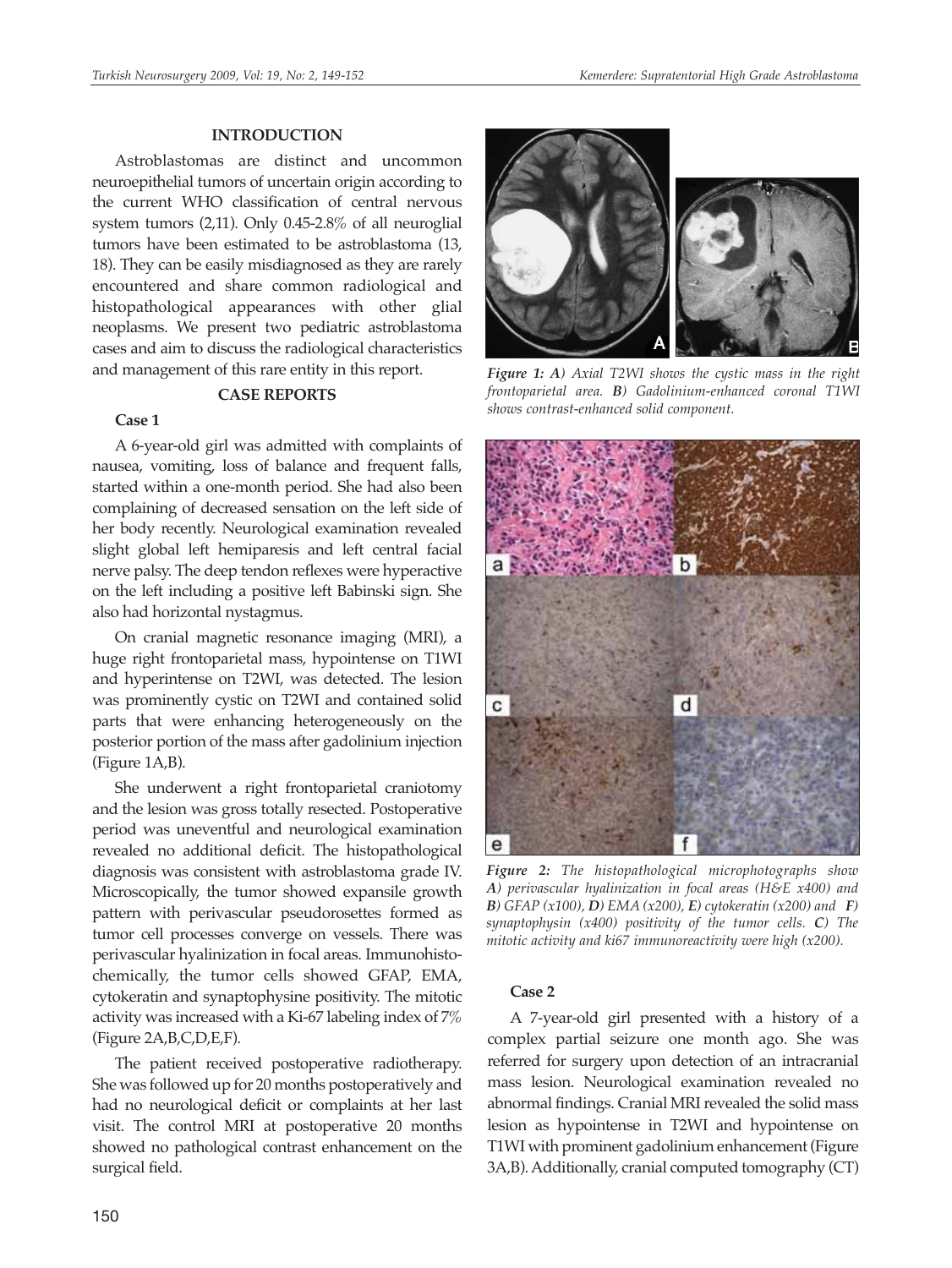scans showed calcified mass lesion with vasogenic edema on the right parietal lobe (Figure 3C).

A right parietooccipital craniotomy was performed. A rubbery solid, well-encapsulated but vascular tumor was resected totally. The tumor was histopathologically diagnosed as astroblastoma grade III. Microscopically, the tumor showed palisading necrosis. Immunohistochemical stains revealed GFAP and EMA positivity. Ki-67 labeling index was 5%.





*Figure 3: A) Sagittal T2WI revealing prominent vasogenic edema, B) gadolinium-enhanced coronal T1WI showing prominent contrast enhancement of the mass, C) axial CT image showing calcification.*

The patient was discharged on the 4th postoperative day without any neurological deficit. She was referred to the oncology clinic for adjuvant radiotherapy. The patient was followed up for 12 months and found to be normal on control physical examination.

## **DISCUSSION**

Astroblastomas are classically located in the cerebral hemispheres. However, tumor invasion has also been reported in the corpus callosum, cerebellum, brain stem and optic nerves (8,18). Clinical signs and symptoms depend on the localization and size of the neoplasm with headache and seizures being the most frequent (12). The first case in this report presented with the classical signs of mass effect, whereas the second one had a history of complex partial seizure. Astroblastomas are mostly seen in young adults, but congenital cases have also been reported (13). Controversy exists on the sex preference of astroblastoma. No preference (3) or remarkable female preponderance (2,4) were reported

in different studies. Both cases reported in this article were also female.

Bell et al. (2) reported the largest imaging series with 12 cases on astroblastomas. As identified in their report, the lesions are almost exclusively supratentorial and peripherally located with both solid and cystic components. They are well demarcated with multiple intratumoral cysts giving it a bubbly appearance. The lesion typically shows rim enhancement on CT and T1W MRI. However, heterogenous gadolinium enhancement may be seen. Less common findings are intratumoral hemorrhage and intraventricular location. Calcification is a consistent imaging feature seen in most reported cases. Imaging of our first case showed typical solid and cystic parts of the tumor without calcification. However, the second case presented with a strongly enhancing solid mass without a cystic component that is usually characteristic for astroblastomas. The CT scan of the second case also showed calcification that was seen hypointense on T2WI. Based on imaging, the differential diagnosis of astroblastoma includes high grade astrocytoma, oligodendroglioma, primitive neuroectodermal tumor, ependymoma, meningioma, and atypical rhabdoid tumor (1,14,17). In a recent report, Eom et al. suggested considering astroblastoma in the differential diagnosis of an extra-axial mass, especially in a young patient (9). Peritumoral edema is usually present in high-grade glial tumors, while astroblastomas have relatively little peritumoral hyperintensity on T2WI despite their large size (4). Oligodendrogliomas may be large with foci of cystic degeneration and nodular calcifications, in contrast to the punctate calcifications seen in astroblastomas (14).

Astroblastomas are defined histologically by the presence of perivascular pseudorosettes and prominent perivascular hyalinization(3). Histologically, astroblastomas may resemble astrocytic tumors, ependymomas, and non-neuroepithelial tumors due to their astroblastic aspects (5,16). Lack of fibrillarity is an essential feature in distinguishing astroblastomas from other glial neoplasms (4).

No definitive cell of origin has been identified yet (2). It may arise from abnormally persisting groups of embryonal precursor cells such as tanycytes, a transitional cell type between astrocyte and ependymal cell during embryogenesis (10, 15). Immunohistochemically, astroblastomas are immunoreactive for GFAP, S-100 protein and vimentin (11). The majority displays a focal cytoplasmic immunoreactivity for EMA (12). Bonnin et al reported two distinct histological types: a